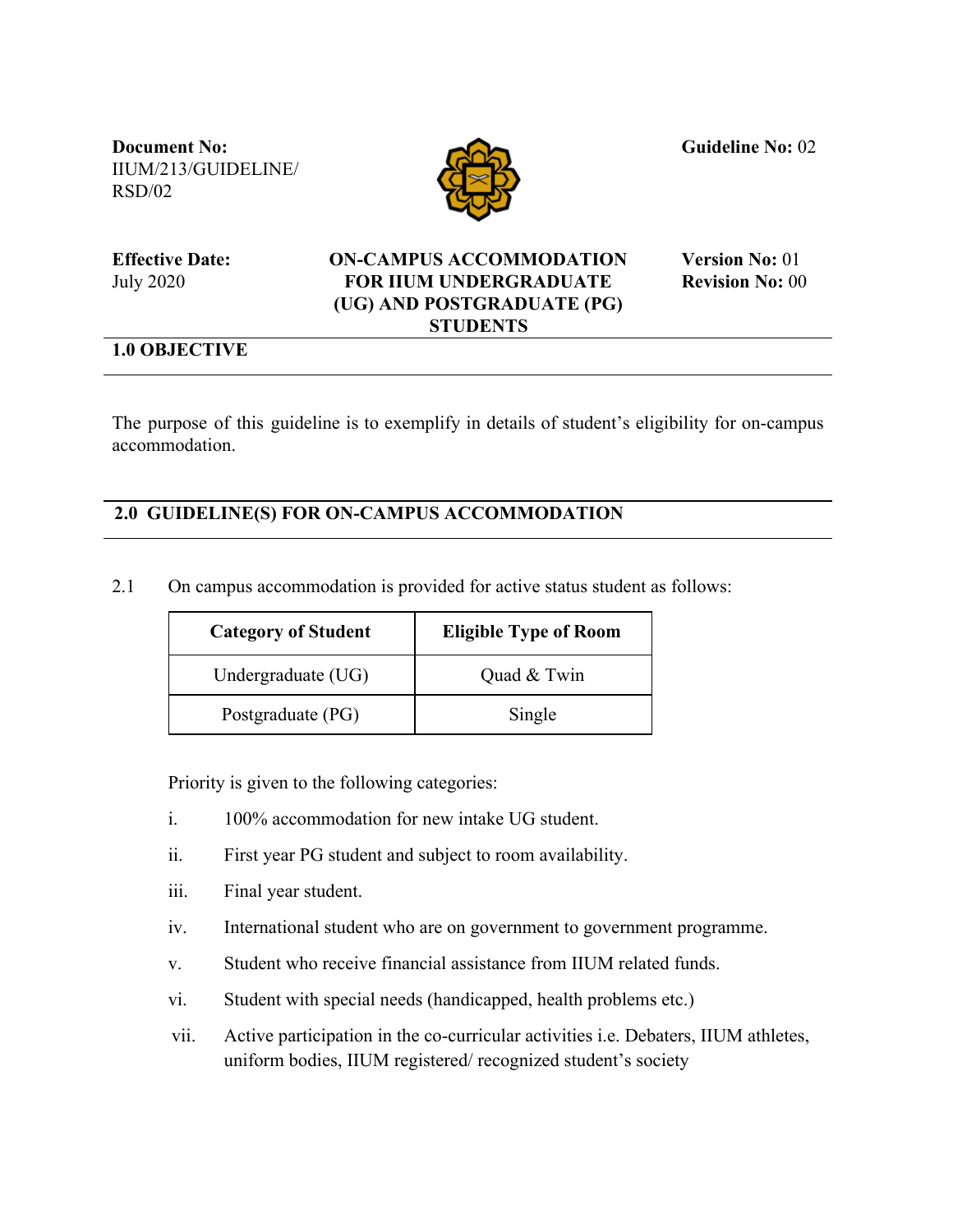2.3 Student who have graduated, take a leave of absence, fails to register for the semester or dismissed by disciplinary or academically will be required to vacate the room immediately.

| 2.4 | The procedures in handling the student eligibility for on-campus accommodation are as |
|-----|---------------------------------------------------------------------------------------|
|     | follows:                                                                              |

| No. | <b>Student Status</b>                                                                                                                                           | Procedure                                                                                                             |
|-----|-----------------------------------------------------------------------------------------------------------------------------------------------------------------|-----------------------------------------------------------------------------------------------------------------------|
| 1.  | Inactive status but not limited to:<br>Not Registered (NR)<br>i.<br>ii. Suspension of Fees (SF)<br>iii. Suspension of Study (SP)<br>iv. Missing in Action (MIA) | IIUM room rental rate is applicable and<br>subject to room availability.                                              |
| 2.  | Study Leave (SL) for<br>international student                                                                                                                   | As per validity of student VISA and IIUM<br>room rental rate is applicable and subject to<br>room availability.       |
| 3.  | Dismissed (DM)/ Withdraw<br>(WD)/ Terminated (TD)                                                                                                               | IIUM room rental rate is applicable for a<br>maximum period of one month and subject to<br>room availability.         |
| 4.  | Readmission                                                                                                                                                     | IIUM room rental rate is applicable until<br>Senate endorsement/result release, subject to<br>room availability.      |
| 5.  | Graduated (GR) – Graduated in<br>Council                                                                                                                        | IIUM room rental rate is applicable for one<br>month from the Senate endorsement and<br>subject to room availability. |
| 6.  | Early comers - Not Matriculated<br>(NM)                                                                                                                         | IIUM room rental rate is applicable to early<br>comers and subject to room availability.                              |
| 7.  | Late comers                                                                                                                                                     | No reservation of room for this group,<br>allocation of room is subject to room<br>availability.                      |
| 8.  | PG International students &<br>Exchange students - Inbound                                                                                                      | Reservation of room is extended until the<br>second week of the starting semester.                                    |

Note : All applications shall be submitted together with relevant supporting documents.